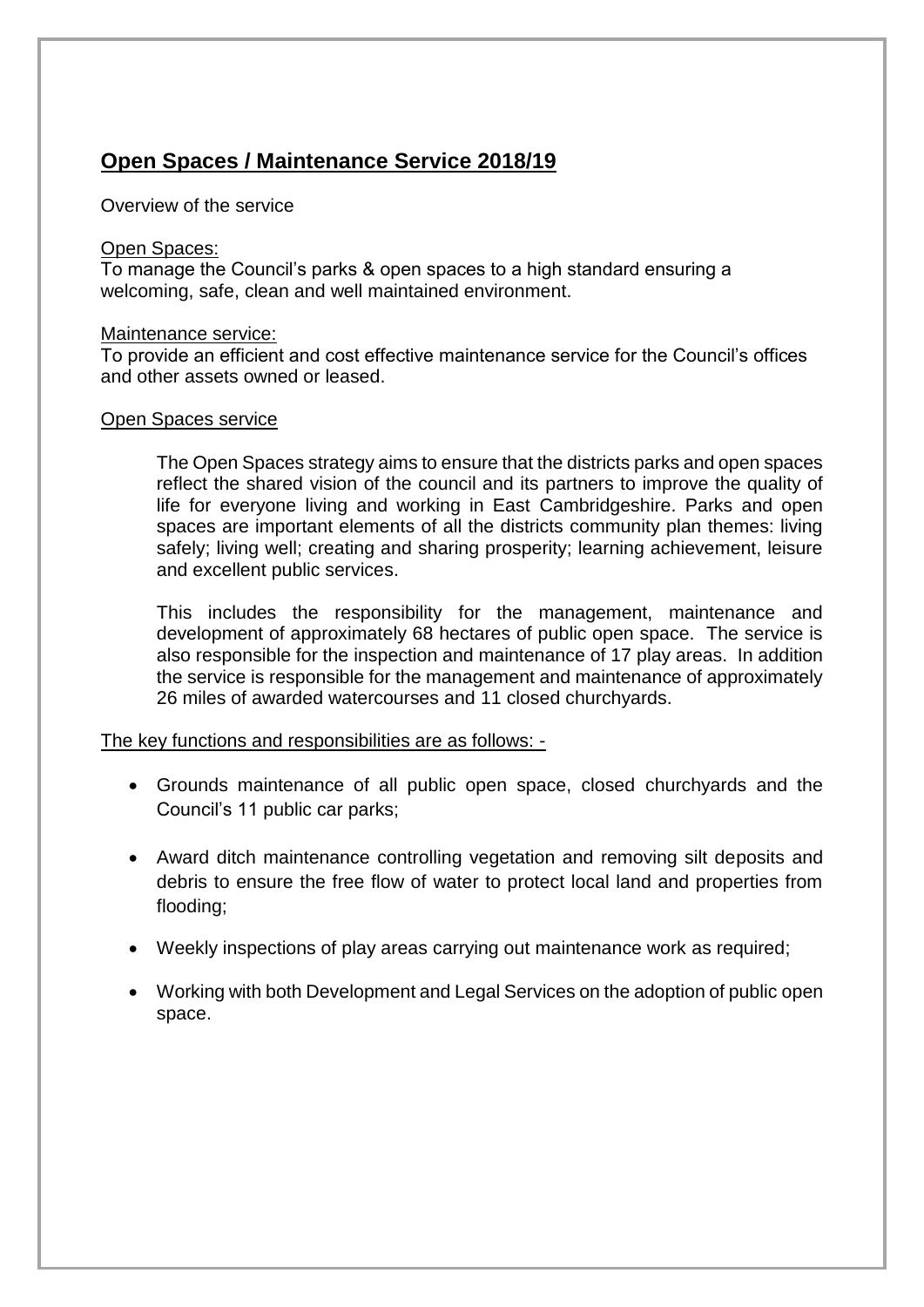#### Maintenance Service

The Maintenance service assist with the maintenance and repair of assets owned or leased by the Council including the management and maintenance of 7 Public Toilets.

The key functions and responsibilities are as follows: -

- Assist with the maintenance and repair of Council owned buildings;
- Assist with the maintenance and repair of Council owned public footpaths, fencing and boundary walls;
- Assist with the maintenance and repair of 3 Traveller's sites;
- Cleaning, and maintenance of the Council's 7 Public Toilets; and
- Installation, maintenance and repair of street nameplates and street furniture including benches, litter and dog bins.

Both the Open Spaces and the Maintenance service provide support to Democratic Services during election periods through the delivery and collection of polling booths, putting out signage and assisting with the setting up of the count station.

#### Key Partners

The Open Spaces and Maintenance services works closely with other internal services and also with local organisations, community groups and other partners including those listed below: -

- Other local authorities include Cambridgeshire County Council, Ely City Council and Parish Councils.
- Other public bodies include the Environment Agency and Internal Drainage Boards.
- Other organisations include the Ely Society, Friends of Jubilee Gardens, Ely in Bloom committee, Ely Horticultural Society, the Civic Trust, ROSPA, Victoria Green Open Space Group, Helping hands volunteer group, EARTH charities,

#### Service Objectives

- To maintain the Council offices and other assets owned or leased.
- To improve and develop the management and maintenance of public open spaces.
- To ensure grass-cutting maintenance programmes are followed to provide a consistent and high quality service.
- To retain the Green Flag Award status for Jubilee Gardens and Pocket Park.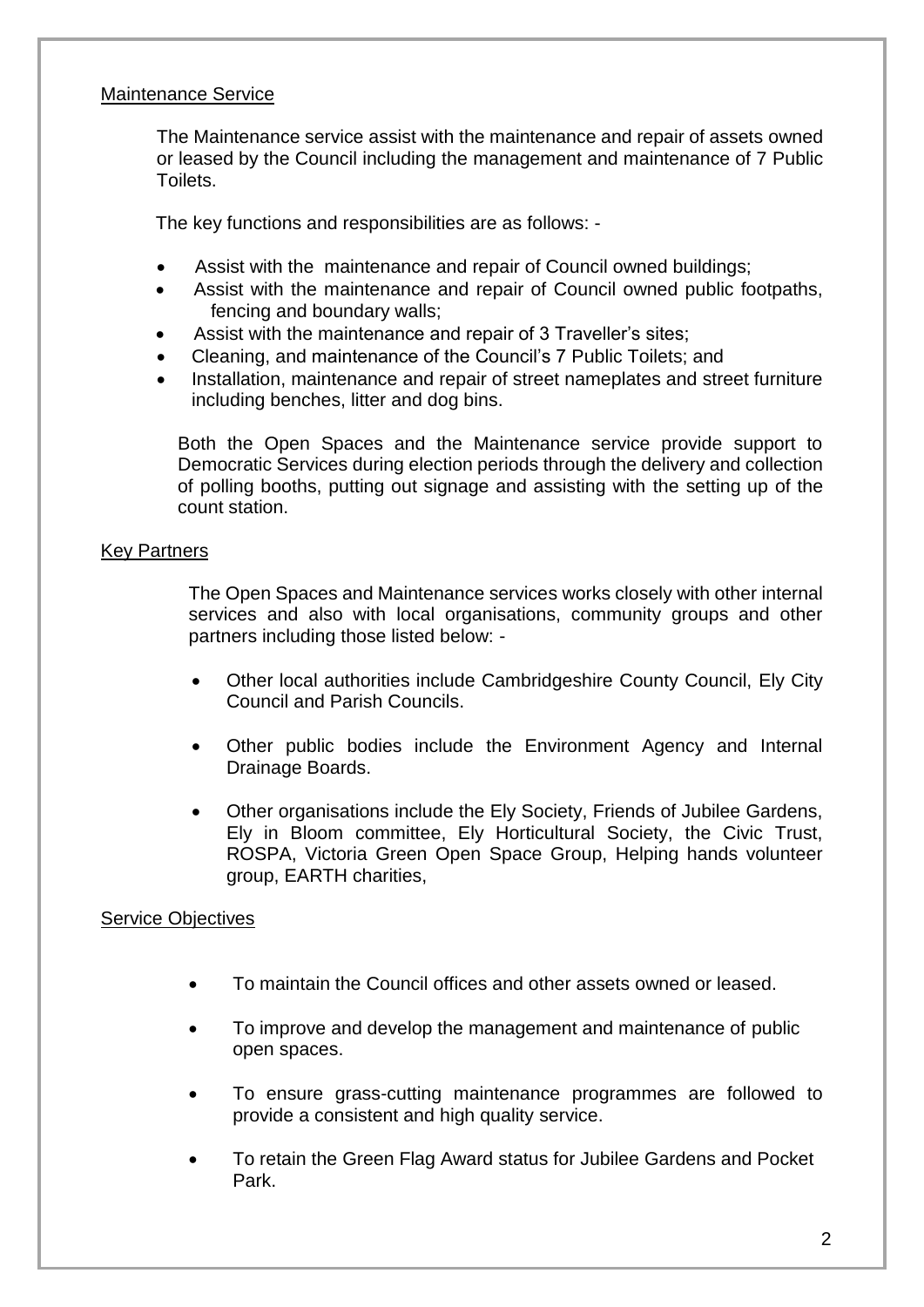- To improve and develop the management and maintenance of Award ditches to ensure the free flow of water
- To involve users in the development of the Council's open spaces.
- To ensure the Council's play areas provide a safe and secure environment.
- To maintain the Council's public toilets to ensure cleanliness and accessibility.

#### **Staffing information**

| Post                                | Full/Part time   | Area of Department       |
|-------------------------------------|------------------|--------------------------|
| Open Spaces & Facilities            | Full time        | Open Spaces & Facilities |
| Manager                             |                  |                          |
| <b>Spencer Clark</b>                |                  |                          |
| <b>Open Spaces &amp; Facilities</b> | Full time        | Open Spaces & Facilities |
| <b>Support Officer</b>              |                  |                          |
| <b>Carol Dunn</b>                   |                  |                          |
| Team Leader Parks & Open            | Full time        | Open Spaces & Facilities |
| <b>Spaces</b>                       |                  |                          |
| (Vacant Post)                       |                  |                          |
| Team Leader Maintenance &           | <b>Full Time</b> | Maintenance & Caretaking |
| Caretaking                          |                  |                          |
| <b>Darren Surtees</b>               |                  |                          |
| Maintenance Assistance x 5          | <b>Full Time</b> | Maintenance & Caretaking |
| Grounds maintenance                 | <b>Full Time</b> | Open Spaces & Facilities |
| operatives x 18                     |                  |                          |
| Public facilities cleaners x 6      | <b>Part Time</b> | Maintenance & Caretaking |
| Office facilities cleaners x 12     | <b>Part Time</b> | Maintenance & Caretaking |

#### **Forward planning for Councillors**

| <b>Proposed date</b><br>of decision | <b>Item</b> | <b>Service Area</b> | <b>Service</b><br><b>Delivery</b><br><b>Champion</b> | <b>Committee</b> |
|-------------------------------------|-------------|---------------------|------------------------------------------------------|------------------|
|                                     |             |                     |                                                      |                  |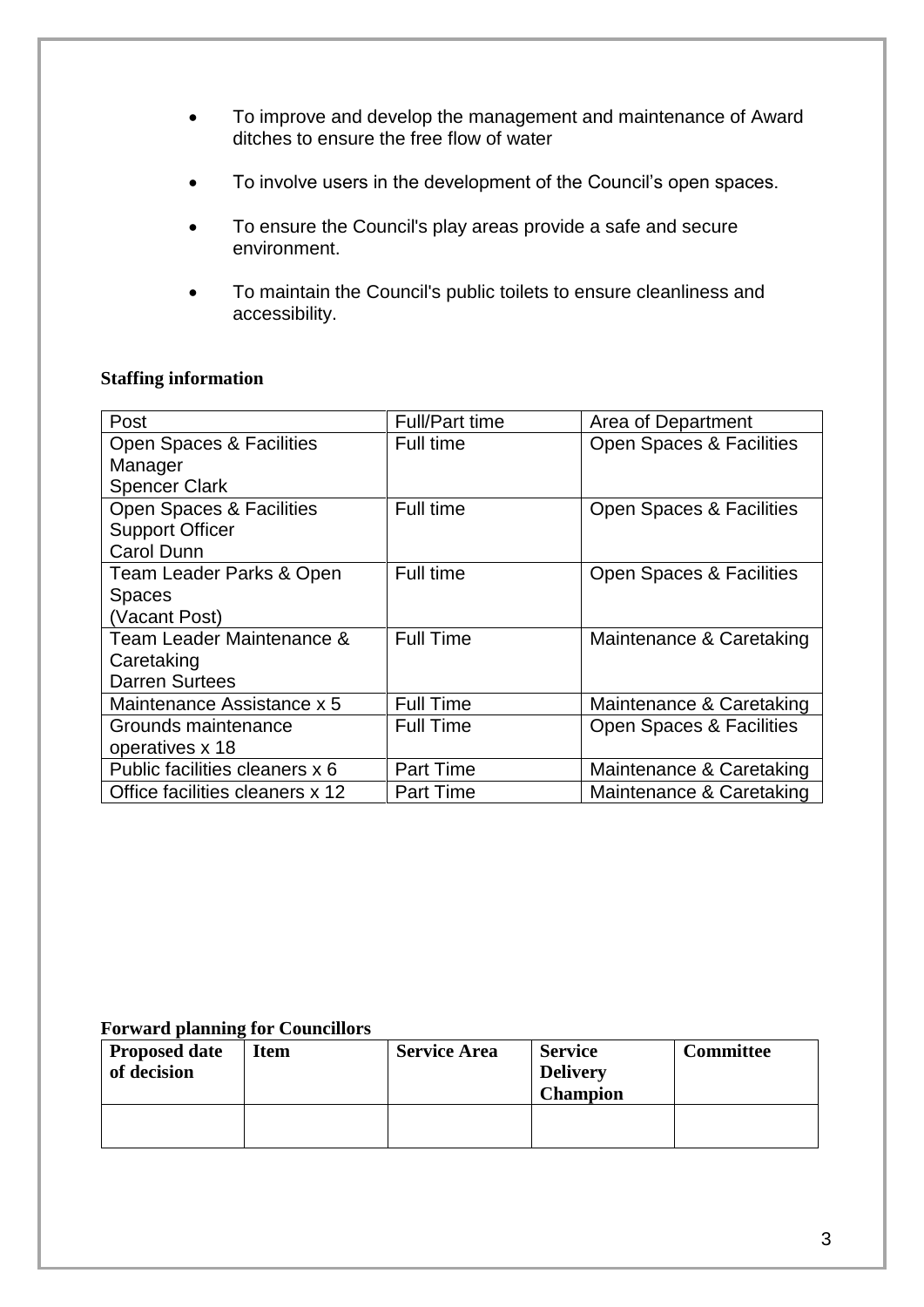#### **Strategy map- 2018/2019**

Maintain ECDC assets to a safe, useable and legal standard for our customer's enjoyment

Maximise the Council's income by offering services to other partners/agencies as part of the Counci's commercialism agenda

Wherever possible protect our environment keeping biodiversity at the forefront of our operations

#### **Customers**

Trained staff and Service Delivery Champions have a comprehensive understanding of the service

Retain Green Flag status for the Country park and Jubiliee Gardens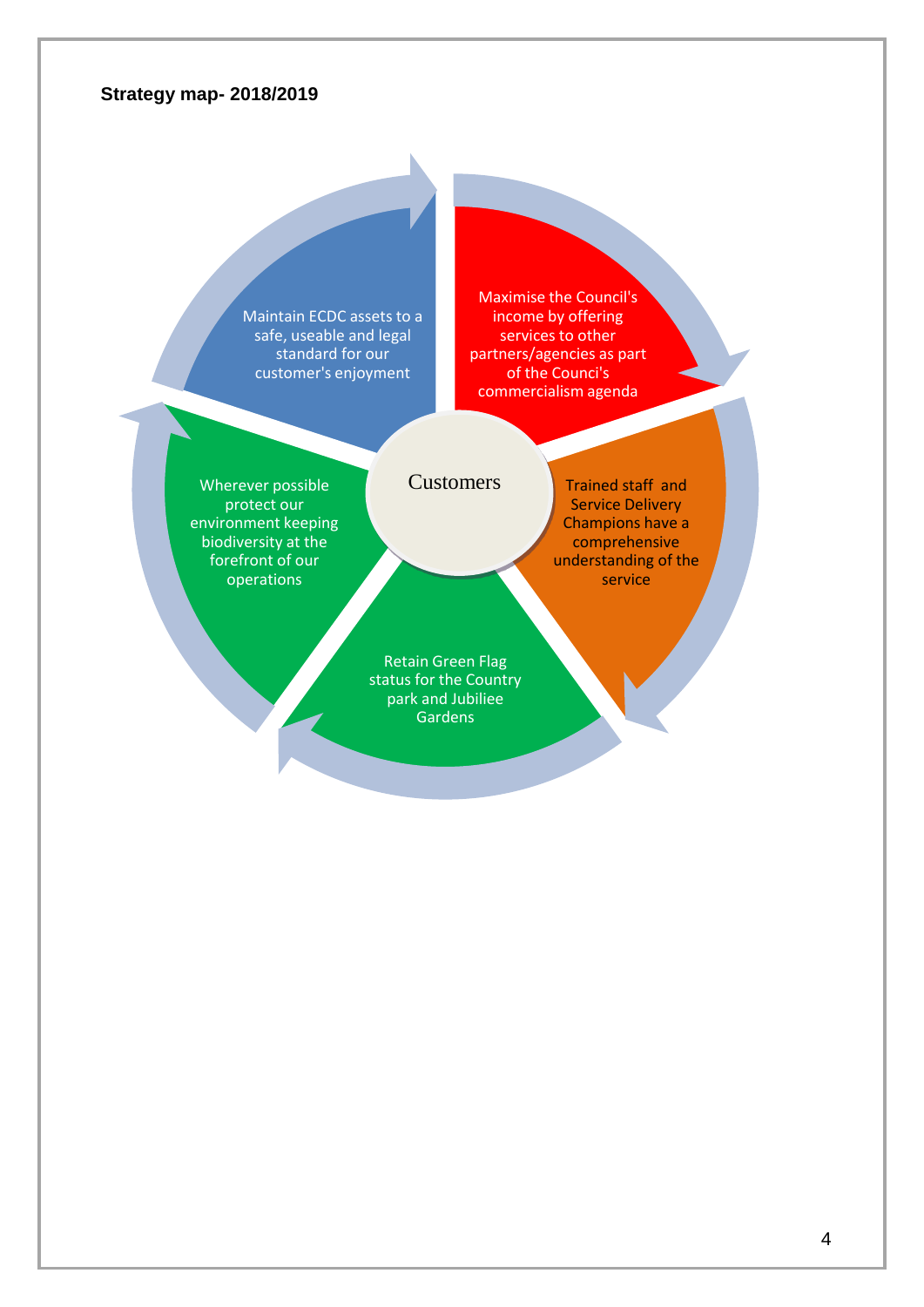## **Owner and co-owners** en Spaces Manager- Spencer Clark en Spaces & Facilities support Officerrol Dunn am Leader parks and Open Spacescant Position en Spaces & Facilities Managerencer Clark en Spaces & Facilities support Officerrol Dunn am Leader parks and Open Spacescant Position en Spaces & Facilities Manager – encer Clark am Leader parks and Open Spacescant Position en Spaces & Facilities Manager – encer Clark am Leader parks and Open Spacescant Position en Spaces & Facilities Manager – encer Clark am Leader parks and Open Spacescant Position en Spaces & Facilities Managerencer Clark

| <b>Performance</b><br><b>Measure</b>                                                                                                                  | <b>Link to Corporate</b><br><b>Plan Priority</b>                     | <b>Target</b><br>and reporting timescale (i.e. 6 monthly or<br>annually)                                                                                                                                                                                                                                                                                                                                                                                                                                | <b>Baseline from previous</b><br>year/output from previous year                                                                                                                                                                                                                               |                                                                |
|-------------------------------------------------------------------------------------------------------------------------------------------------------|----------------------------------------------------------------------|---------------------------------------------------------------------------------------------------------------------------------------------------------------------------------------------------------------------------------------------------------------------------------------------------------------------------------------------------------------------------------------------------------------------------------------------------------------------------------------------------------|-----------------------------------------------------------------------------------------------------------------------------------------------------------------------------------------------------------------------------------------------------------------------------------------------|----------------------------------------------------------------|
| <b>Maximise the Council's</b><br>income by offering<br>services to<br>partners/agencies as part<br>of the<br><b>Councils'commercialism</b><br>agenda. | Delivering a Financially<br>Sound and Well<br><b>Managed Council</b> | To maintain contact with all parishes' and schools<br>within Cambridgeshire, continuing to offer grounds<br>maintenance services.<br>Increase income of £412,316 from last year by 5%<br>equating to a total of £432,932.<br>To develop website information page to promote<br>services to Parish / Town Councils<br>Working in partnership with our PR contractor to<br>develop website.<br>Numbers of hits on the site will be recorded for<br>evidence at the end of the financial year to determine | Contact made with schools and<br>parishes across Cambridgeshire to<br>help gain addition grounds<br>maintenance services.<br>Contracts this year have so far brought<br>in £412,316 (figure to end of Dec)<br>Website wasn't developed in the last<br>financial year due to capacity problems | Op<br>Op<br>Car<br>Tea<br>Vao<br>Op<br>Spe<br>Op<br>Car<br>Tea |
| <b>Retain Green Flag</b><br>accreditation for the<br><b>Country Park and Jubilee</b><br>Garden                                                        | A fantastic place to live,<br>work and visit                         | success.<br>Ensure that Green flag standards are used across all<br>parks and open spaces in the district<br>Carry out monthly quality checks on public open<br>spaces to ensure they meet the Green Flag standard.<br>(Welcoming, clean, safe, free usable green space)                                                                                                                                                                                                                                | Retained - ongoing commitment to<br>meeting the standards                                                                                                                                                                                                                                     | Vao<br>Op<br>Spe<br>Tea<br>Vao                                 |
|                                                                                                                                                       |                                                                      | Annually produce a desk top assessment for both the<br>Country Park and Jubilee gardens, to be inspected<br>annually by Green Flag judges.<br>Carry out monthly quality checks on the parks and                                                                                                                                                                                                                                                                                                         | Completed<br>Completed                                                                                                                                                                                                                                                                        | Op<br>Spe<br>Tea<br>Vao<br>Op                                  |
|                                                                                                                                                       |                                                                      | maintenance service.                                                                                                                                                                                                                                                                                                                                                                                                                                                                                    |                                                                                                                                                                                                                                                                                               | Spe<br>Tea<br>Vao                                              |
| <b>Maintain ECDC Assets to</b><br>a safe, useable and legal<br>standard for our<br>customers' enjoyment                                               | A fantastic place to live,<br>work and visit                         | Ensure that ECDC buildings portfolio and assets are<br>maintained to the correct legal standards through the<br>Council's assets maintenance programme.                                                                                                                                                                                                                                                                                                                                                 | On-going-                                                                                                                                                                                                                                                                                     | Op<br>Spe                                                      |



**East Cambridgeshire District Council**

# **Commitments towards our Vision**

# **Service Delivery Plan 18/19- Open Spaces**